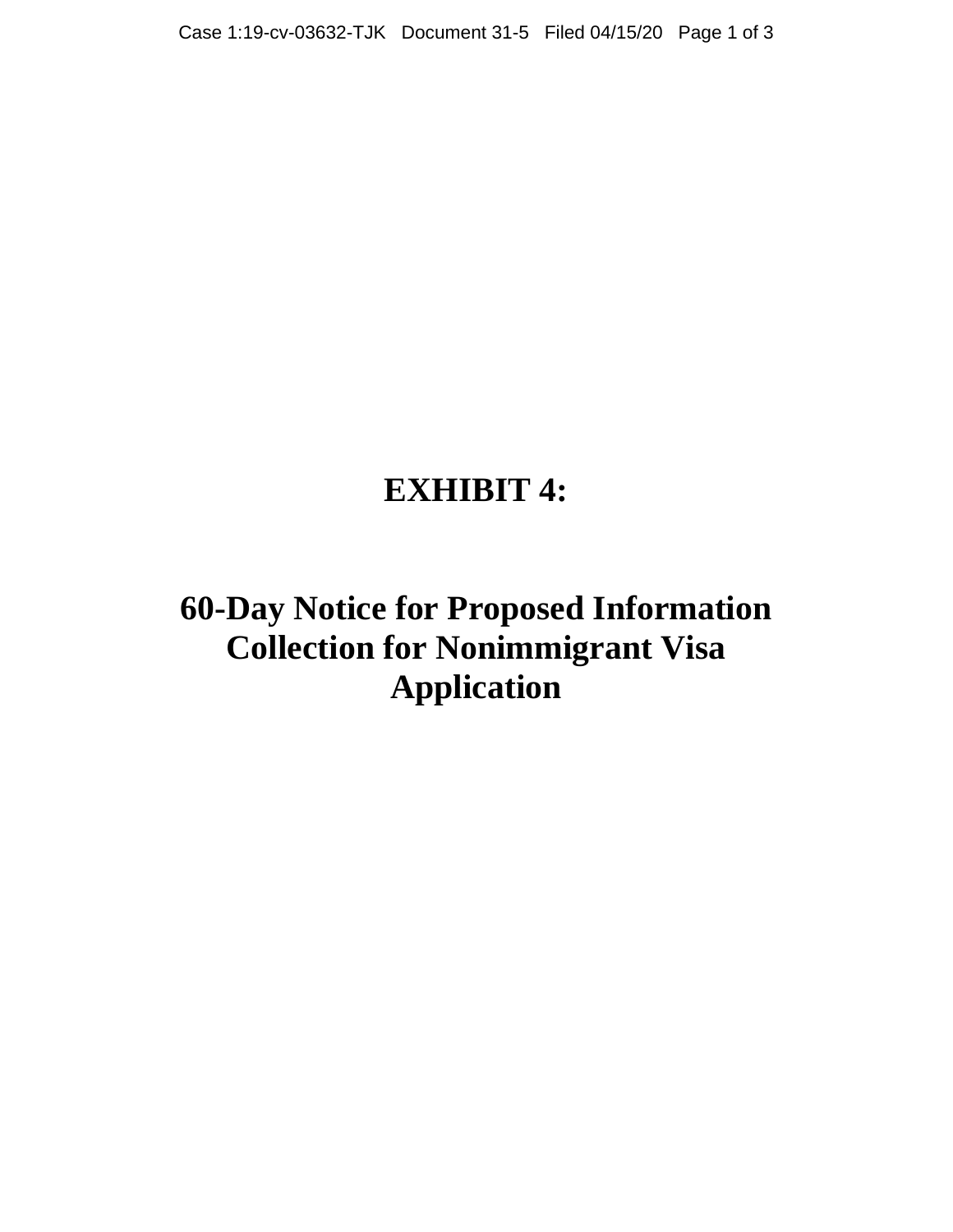

**Federal Register** / Vol. 83, No. 62 / Friday, March 30, 2018 / Notices **13807** 

that the link was provided to them. Finally, the revised visa application forms will include additional information regarding the visa medical examination that some applicants may be required to undergo. Additional details of the changes are available in supporting documents.

## **Carl C. Risch,**

*Assistant Secretary, Bureau of Consular Affairs, Department of State.*  [FR Doc. 2018–06490 Filed 3–29–18; 8:45 am]

**BILLING CODE 4710–06–P** 

# **DEPARTMENT OF STATE**

**[Public Notice 10260]** 

## **60-Day Notice of Proposed Information Collection: Application for Nonimmigrant Visa**

**ACTION:** Notice of request for public comment.

**SUMMARY:** The Department of State is seeking Office of Management and Budget (OMB) approval for the information collection described below. In accordance with the Paperwork Reduction Act of 1995, we are requesting comments on this collection from all interested individuals and organizations. The purpose of this notice is to allow 60 days for public comment preceding submission of the collection to OMB.

**DATES:** The Department will accept comments from the public up to *May 29, 2018.* 

**ADDRESSES:** You may submit comments by any of the following methods:

• *Web:* Persons with access to the internet may comment on this notice by going to *www.Regulations.gov*. You can search for the document by entering ''Docket Number: DOS–2018–0002'' in the Search field. Then click the ''Comment Now'' button and complete the comment form.

• *Email: PRA*\_*BurdenComments@ state.gov*.

You must include the DS form number (if applicable), information collection title, and the OMB control number in any correspondence.

# **SUPPLEMENTARY INFORMATION:**

• *Title of Information Collection:*  Application for Nonimmigrant Visa.

- *OMB Control Number:* 1405–0182. • *Type of Request:* Revision of a
- Currently Approved Collection. • *Originating Office:* Bureau of
- Consular Affairs, Visa Office (CA/VO). • *Form Number:* DS–160 and DS–156.

• *Respondents:* All Nonimmigrant Visa Applicants.

• *Estimated Number of Respondents:*  14,000,000.

- *Estimated Number of Responses:*  14,000,000.
- *Average Time per Response:* 90 Minutes.
- *Total Estimated Burden Time:*  21,000,000 Annual Hours.
- *Frequency:* Once per respondent's application.
- *Obligation to Respond:* Required to Obtain or Retain a Benefit.
- We are soliciting public comments to permit the Department to:
- Evaluate whether the proposed information collection is necessary for the proper functions of the Department.

• Evaluate the accuracy of our estimate of the time and cost burden for this proposed collection, including the validity of the methodology and assumptions used.

• Enhance the quality, utility, and clarity of the information to be collected.

• Minimize the reporting burden on those who are to respond, including the use of automated collection techniques or other forms of information technology.

Please note that comments submitted in response to this Notice are public record. Before including any detailed personal information, you should be aware that your comments as submitted, including your personal information, will be available for public review.

#### **Abstract of Proposed Collection**

The Online Application for Nonimmigrant Visa (DS–160) is used to collect biographical information from individuals seeking a nonimmigrant visa. The consular officer uses the information collected to determine the applicant's eligibility for a visa. Form DS–156 is required by regulation of all nonimmigrant visa applicants who do not use the Online Application for Nonimmigrant Visa (Form DS–160). Posts will use the DS–156 in limited circumstances when the DS–160 is unavailable, as outlined below, to elicit information necessary to determine an applicant's visa eligibility.

#### **Methodology**

The DS–160 will be submitted electronically over an encrypted connection to the Department via the internet. The applicant will be instructed to print a confirmation page containing a bar coded record locator, which will be scanned at the time of processing. The Nonimmigrant Visa Application (DS–156) paper version will be used only in the following limited circumstances when applicants cannot access the DS–160:

• An applicant has an urgent medical or humanitarian travel need and the

consular officer has received explicit permission from the Visa Office to accept form DS–156;

• The applicant is a student exchange visitor who must leave immediately in order to arrive on time for his/her course and the consular officer has explicit permission from the Visa Office to accept form DS–156;

• The applicant is a diplomatic or official traveler with urgent government business and form DS–160 has been unavailable for more than four hours; or

• Form DS–160 has been unavailable for more than three days and the officer receives explicit permission from the Visa Office.

In order to obtain a copy of form DS– 156, an applicant must contact the Embassy or consulate at which he or she is applying, and request a copy.

#### **Additional Information**

This collection is being revised to include both nonimmigrant visa application methods: the online version (form DS–160) which is used by the vast majority of applications, and the paper version (form DS–156) which is used in limited circumstances. Currently, the online application and paper application are approved under two separate collections. With this renewal, the Department seeks to combine these into a single collection. Upon approval, the Department will seek to discontinue OMB Control Number 1405–0018, the existing collection for form DS–156.

The Department also is revising the collection to add several additional questions for nonimmigrant visa applicants. One question lists multiple social media platforms and requires the applicant to provide any identifiers used by applicants for those platforms during the five years preceding the date of application. The platforms listed may be updated by the Department by adding or removing platforms. Additional platforms will be added only if collection is consistent with the uses described in the Supporting Statement and after Office of Management and Budget approval. In addition, the applicant will be given the option to provide information about any social media identifiers associated with any platforms other than those that are listed that the applicant has used in the last five years. The Department will collect this information from visa applicants for identity resolution and vetting purposes based on statutory visa eligibility standards; however, the Department intends not to routinely ask the question of applicants for specific visa classifications, such as most diplomatic and official visa applicants. Other questions seek five years of previously